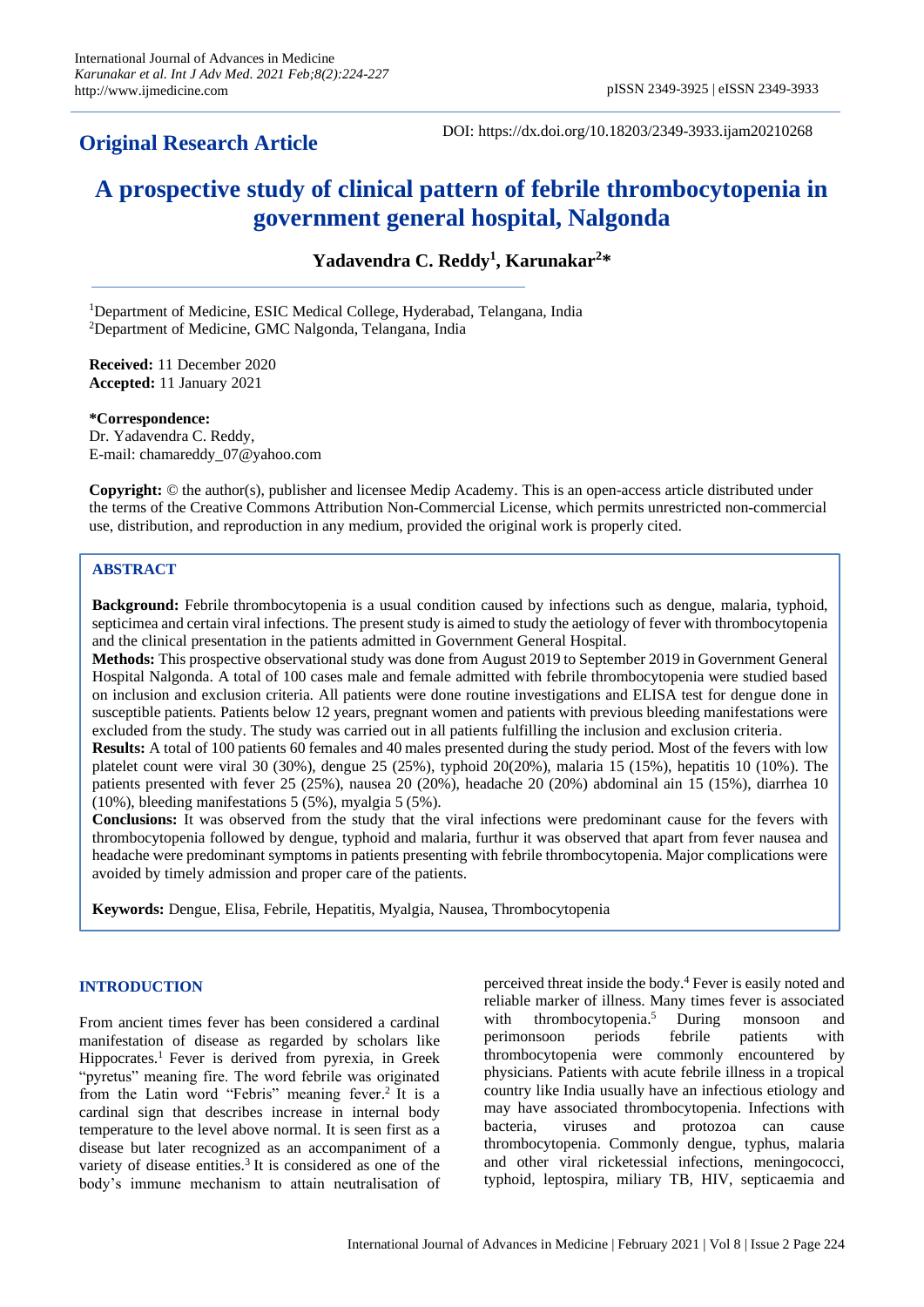other viral infections present fever with thrombocytopenia. Thrombocytopenia is defined as decreased number of platelets below 1 lakh. 6 Impaired platelet production, accelerated platelet destruction or dilution and/or sequestration in spleen are the causes of thrombocytopenia. <sup>7</sup> There is no absolute relation between platelets and bleeding. Certain broad generalisations can be made with counts less than 10,000 bleeding is usual and may be severe. <sup>8</sup> Thromocytopenia is characterized by bleeding most often from small blood vessels. This can manifest as petechiae from skin, haemorrhages from mucosa of gastrointestinal and genitourinary tract. Intracranial haemorrhage is a serious consequence in thrombocytopenic events. Thrombocytopenia associated with fever will help narrow the differential diagnosis and management of fever. Patients present with varied clinical manifestations and this manifestations range from asymptomatic or simple viral illness to severe circulatory shock. So, timely resuscitation and treatment of the underlying condition, platelet transfusions are required for preventing fatal outcomes. Although febrile thrombocytopenia is very common in South India studies on febrile illness are lacking.

#### **METHODS**

The present prospective observation study was done in Department of general medicine in Government General Hospital Nalgonda from August 2019 to September 2019. A total of 100 cases of febrile thrombocytopenia were studied during the period based on inclusion and exclusion criteria. All patients were done routine investigations like CBP, platelet count, serum electrolytes, liver function tests, renal function tests. Special investigations like Elisa, Dengue NS1,Ig G and IgM were done. All patients were managed conservatively by giving antipyretics, iv fluids and were discharged in stable condition.

#### *Inclusion criteria*

Patients having platelet count <1,50,000, both male and female less than 12 years, fever of less than 2 weeks duration were included in the study.

#### *Exclusion criteria*

Chronic illness causing thrombocytopenia like ITP, SLE, drug induced thrombocytopenia, patients having pregnancy were excluded from the study.

The statistical software SPASS was used to analyze the data and Microsoft word and excel have been used to generate graphs, figure etc.

## **RESULTS**

Of all the patients 40 (40%) were males and 60 (60%) were females with female preponderence. The patients admitted were more in the age group 20-30 around 30 (30%) followed by age group below 20 around 23 (23%). Based on the platelet count range most of the patients were in the range between 50,000-1,00,000 around 40 (40%) followed by  $>1,00,000$  range around 30 (30%). Few patients had platelets below 20,000 around 10 (10%) with bleeding manifestations. Most of the patients with thrombocytopenia had viral fever around 30 (30%). Followed by dengue 25 (25%), typhoid 20 (20%), malaria 15 (15%). Few patients with thrombocytopenia had altered liver parameters around 10 (10%). Based on clinical manifestations most of them presented with fever 25 (25%), nausea 20 (20%), abdominal pain 15 (15%), headache 20 (20%), myalgia 5 (5%), bleeding manifestations 5 (5%), diarrhea 10 (10%).



#### **Figure 1: Gender distribution.**

In Figure 1 there is a depiction of female preponderance with females 60 vs males 40 in the ratio M:F (2:3).



**Figure 2: Age group.**

In Figure 2 the patients with febrile thrombocytopenia are more in the age group 20-30 years followed by patients in the age group below 20 years.



**Figure 3: Platelet count pattern.**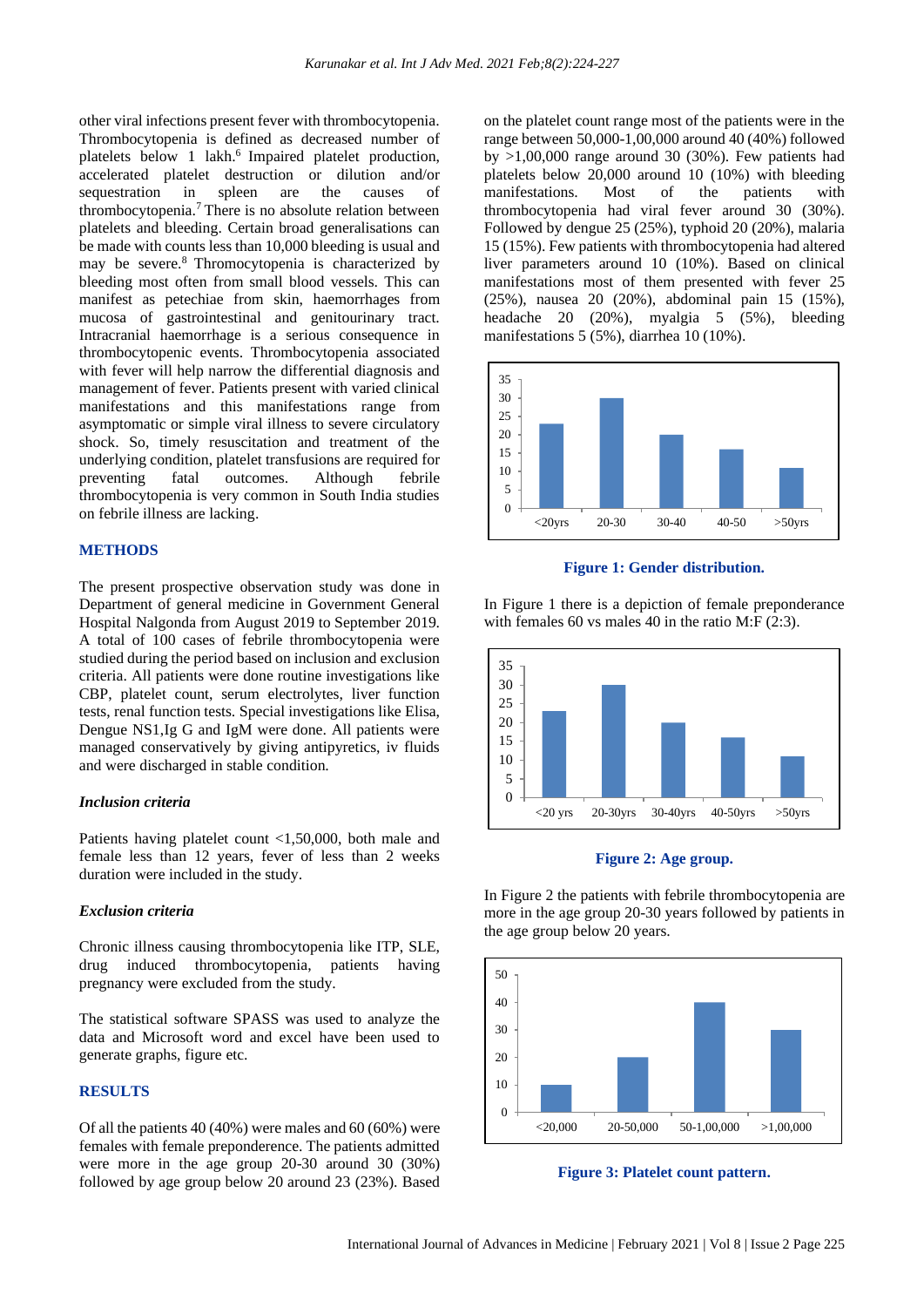In Figure 3 the patients with platelet count 50,000- 1,00,000 are more compared to other platelet count range.



**Figure 4: Clinical aetiology pattern.**

In this Figure the patients with febrile thrombocytopenia due to viral fevers are more than other infections.



**Figure 5: Symptoms distribution.**

In Figure 5 the symptom distribution shows that patients complained of fever followed by nausea and abdominal pain.

#### **DISCUSSION**

In all out of 100 cases 40 (40%) were male and 60 (60%) were female showing female preponderance. In a study done by Gondhal et al results showed male preponderance with males 56% and females 44%.<sup>9</sup> In another study conducted by Durbesula et al 88 (58.7%) were male and 62 (41.3%) were female patients.<sup>10</sup> The most common age group in our study was between 20-30 years around 30  $(30%)$  while in Gondhal et al it was around  $26\%$ .<sup>9</sup> In our study viral fevers were leading cause of febrile thrombocytopenia around 30 (30%) while in Gondhal et al dengue 68.9% was the common cause. In our study dengue was the second most common cause around 25 (25%) for febrile thrombocytopenia. In our study 40% of the patient had platelet count between 50,000-1,00,000 which is not in concordance with Gondhali and Modi et al studies.<sup>9,11</sup> In Gondhali et al study 78% had had platelet count >50,000, 15% between 20,000-50,000 and 3 had platelet count below 10,000. In our study 10 patients had platelet count below 20,000 between 20-50,000 there were around 20 patients; and 30 patients had platelet count above 1,00,000. In Modi et al 78% had platelet count above 50,000. In our study bleeding manifestations were present

in 5 patients. There were no deaths with febrile thrombocytopenia compared 5% in Patil et al study.<sup>12</sup> Acute liver failure was noted in 10 patients with thrombocytopenia compared to other studies where MODS was the common complication. 13,14 Incidence was more common in monsoon season in concordance with other studies. 15,16

#### **CONCLUSION**

Now a days febrile thrombocytopenia is an emergency problem in the field of medicine. Dengue being the commonest cause of febrile thrombocytopenia manifesting with seasonal variations commonly seen in monsoon season with cumulative effect of endemicities in that particular region. Common complications of dengue being varied bleeding manifestations secondary to thrombocytopenia showing no direct correlation between platelet count and severity of bleeding as well as to mortality and morbidity. Prompt diagnosis and appropriate treatment of underlying etiology of febrile thrombocytopenia with maintenance of platelet count, adequate hydration and symptomatic management gives good recovery and better outcome. Furthur cleanliness of the surroundings and breeding places of mosquitoes should be disinfected and disposed of. Awareness programmes to be done for the complications of dengue fever with thrombocytopenia on a war footing .Local bodies should be involved in maintaining the surroundings clean and conducting awareness programmes with the help of health professionals so that this deadly disease can be tackled effectively.

*Funding: No funding sources*

*Conflict of interest: None declared Ethical approval: The study was approved by the Institutional Ethics Committee*

#### **REFERENCES**

- 1. Larson EB, Featherstone HJ, Peterfdorf RG. Fever of undetermined origin. Diagnosis and Follow up of 105 cases, 1970-1980. Medicine 1982;61:269-92.
- 2. Lee TL, Stitt JT. Disorders of temperature regulation. Compr Ther. 1995;21:697.
- 3. Nolan SM, Fitzgerald FD. Fever of unknown origin-The general Internist's approach. Postgraduate Med. 1987;81(5):190-205.
- 4. Mackowiak PA, Wasserman SS, Levine MM. A critical appraisal of 98.6 degrees F, the upper limit of the normal body temperature, and other legacies of Carl Reinhold August Wunderlich. J Am Med Asso. 1992;268:1578.
- 5. Patil P, Solanke P, Harshe G. To study clinical evaluation and outcome of patients with febrile thrombocytopenia. Int J Sci Applied Res. 2014;4(10):1-3.
- 6. Kumar A, Aster. Robbins and cotran pathologic basis of disease. 8<sup>th</sup> edition. Elsevier Health Sciences Division. 2010:687.